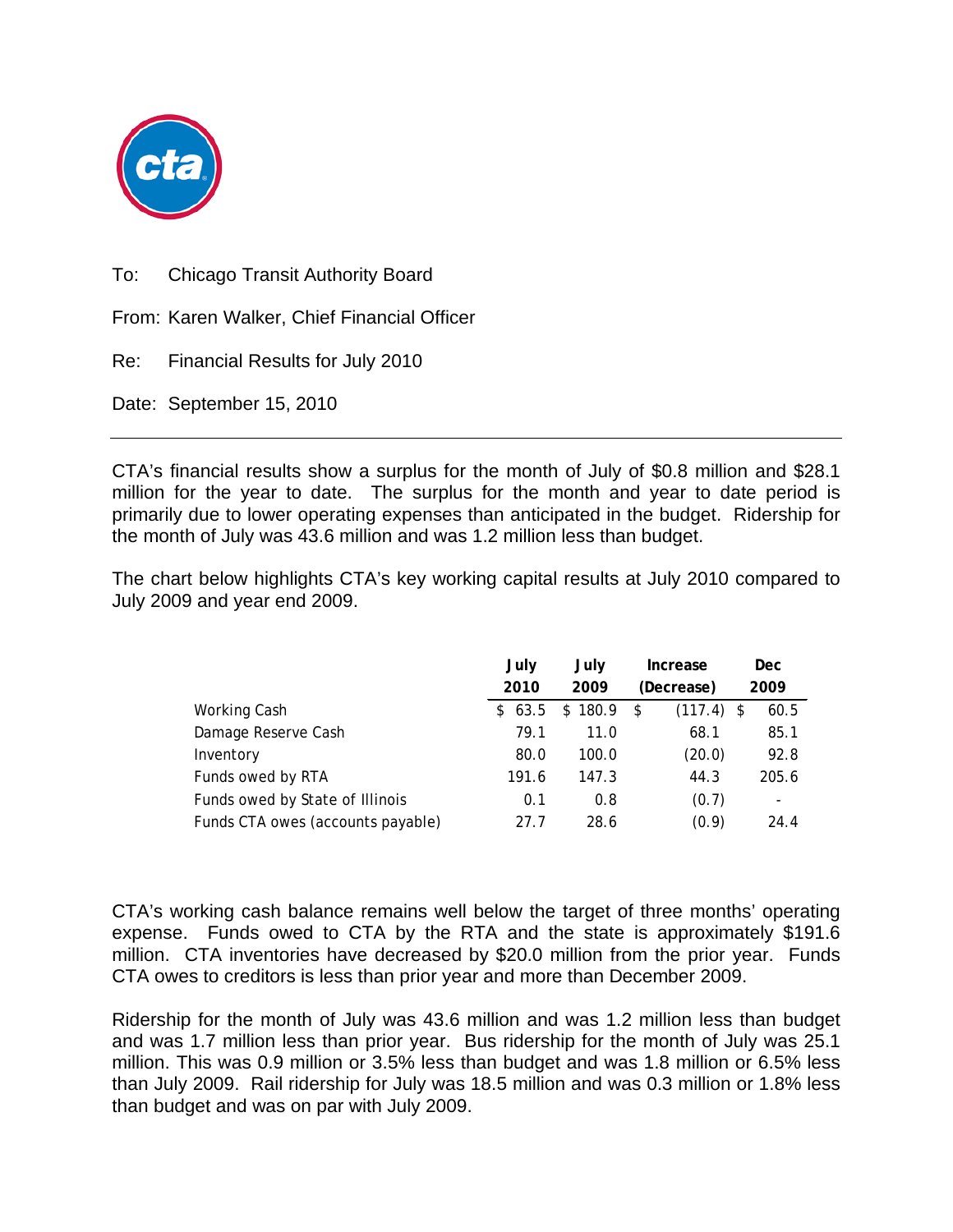Ridership for the year was 298.9 million and was 2.5 million less than budget and was 2.8 million less than prior year. The unfavorable variance to budget is primarily due to lower than anticipated bus ridership. Bus ridership is 7.0 million less than the prior year to date while rail ridership was 4.2 million higher. The lower bus ridership reflects the service cuts implemented in February that primarily affected bus passengers.

Free rides totaled 6.4 million for the month and 43.9 million for the year; this is 0.1 million less than 2009 for the month and 2.3 million more for the year. Free rides for seniors went into effect on March 17, 2008. The majority of free rides occurred on the bus system. Bus accounts for 5.3 million of the total free rides for the month while rail is 1.1 million.

Public Funding Required for Operations for the month and the year was \$49.7 million and \$372.4 million, respectively and was favorable to budget by \$0.8 million and \$28.1 million, respectively.

Recovery Ratio, which measures the percentage of operating expenses CTA funds from internally generated revenues, was 61.54% for the month and 56.13% for the year. This was unfavorable to budget by 0.49 percentage points for the month and favorable by 0.85 percentage points for the year to date.

Operating Expenses for the month and year equaled \$103.0 million and \$698.9 million, respectively. For the current month, operating expenses were \$1.9 million or 1.9% less than budget. For the year to date period, operating expenses were \$42.5 million or 5.7% lower than budget. For the month and year to date all categories of expense were favorable to budget except the provision for injuries and damages.

Labor Expense was \$68.9 million for the month of July and was \$0.5 million less than budget due to vacancies, lower overtime and higher charges to capital jobs. Labor expense for the year to date equaled \$482.5 million and was favorable to budget by \$14.2 million. The year to date variance is net of a \$7.3 million increase in unemployment costs (vs. 2009) primarily due to the layoffs implemented on February 7, 2010.

Material Expense was \$6.9 million for the month and was \$0.4 million or 4.9% less than budget. Material expense for the year to date equaled \$41.6 million and was favorable to budget by \$4.8 million. The lower material expense for the year is due to the reduction in the bus fleet with scraping of the 19 year old buses, lower material usage for rail cars and lower fare card material.

Fuel for Revenue Equipment was \$4.5 million for the month and was \$0.8 million less than budget and was \$6.5 million less than budget for the year to date. Compared to the prior year to date, fuel is \$27.8 million less than 2009 due to favorable results from the fuel hedge program. The average price paid in July was \$2.73 per gallon and was under the budget price of \$3.54 per gallon.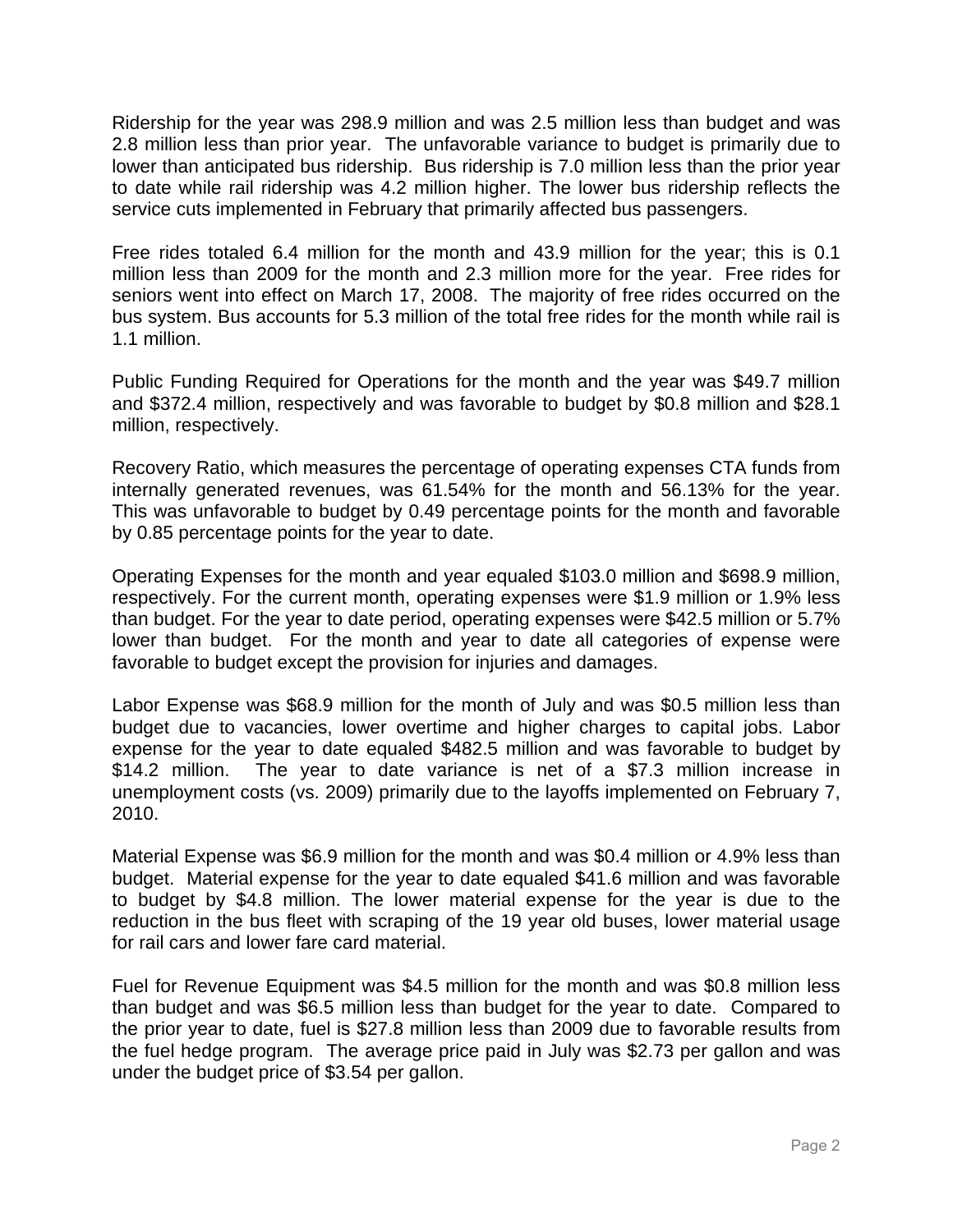Electric Power for Revenue Equipment was \$1.8 million for the month and \$18.2 million for the year. Power expense was \$1.6 million below budget for the month and was \$3.6 million lower for the year to date.

Provision for Injuries and Damages Expense was \$4.8 million for the month and \$18.8 million for the year to date period. This was \$2.5 million over budget for the month and year as CTA utilized favorable results from the fuel hedge and energy programs to fully fund the actuarial liability.

Purchase of Security Services was \$2.7 million for the month and was \$0.1 million less than budget. Year to date security expense is \$19.3 million and was \$0.1 less than budget.

Other Expenses equaled \$13.3 million for the month and were \$1.1 million less than budget. Year to date other expense was \$88.5 million and was \$15.8 million less than budget due to timing differences between actual and budget.

System-Generated Revenue was \$53.3 million for the month and was \$1.1 million less than budget. Year to date System-Generated Revenue was \$326.5 million and was \$14.3 million less than budget. The year to date unfavorable variance was primarily due to lower than anticipated farebox revenues. However, all categories of revenue were below budget except for contributions from local governments.

Fare and Pass Revenue was \$46.9 million for the month and was \$1.3 million less than budget. Year to date fare revenue was \$293.1 million and was \$4.8 million less than budget primarily due to a lower average fare and lower ridership. The average fare for the year to date was \$0.98 per ride; this was \$0.01 less than budget.

Reduced Fare Reimbursements were \$2.7 million for the month and \$13.1 million for the year to date. The month was on par with budget, but the year was \$5.7 million less than budget due to anticipated State budget cuts.

Advertising, Charter and Concessions Revenue equaled \$3.0 million in July and \$12.3 million for the year to date. This was \$1.1 million higher for the month due receipt of a billboard contract settlement. The year to date was \$0.8 million lower than budget for the year as the budget had anticipated higher vehicle and platform advertising revenues than realized.

Investment Income was \$36,000 for the month and \$0.3 million for the year to date period. This was \$0.1 million less than budget for the current month and \$0.6 million lower for the year to date period due to lower cash balances and investment rates.

Statutory Required Contributions were \$0.0 million for the month and year to date and were on par with budget.